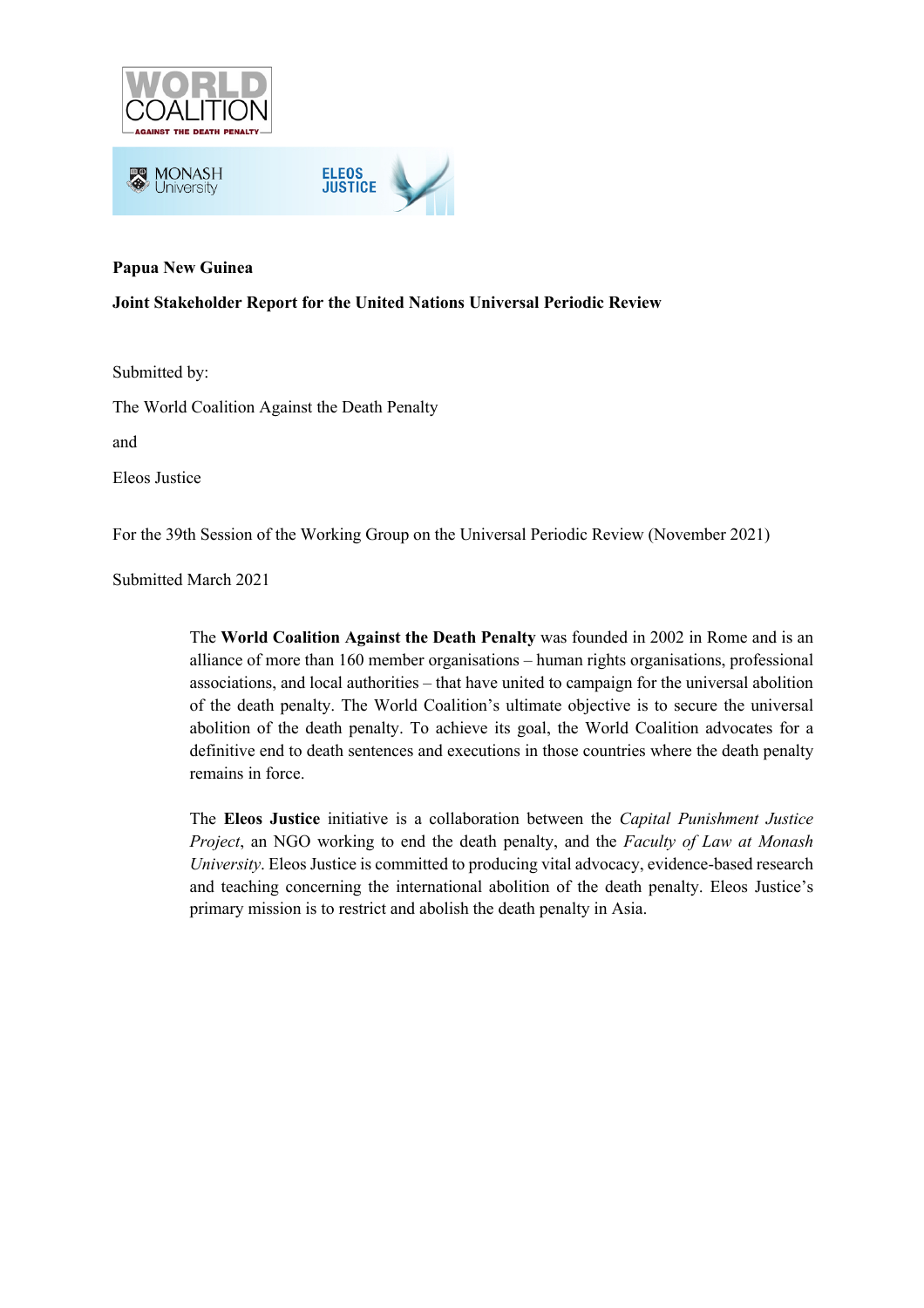## **1. Status of Implementation**

- 1.1. In the second UPR cycle in 2016, a number of states made recommendations to Papua New Guinea (PNG) to establish a de jure moratorium on the death penalty, abolish the death penalty and to adopt the Second Optional Protocol to the ICCPR.<sup>1</sup> These recommendations were not accepted by PNG.<sup>2</sup>
- 1.2. PNG has yet to abolish the death penalty or ratify the Second Optional Protocol to the International Covenant on Civil and Political Rights  $(ICCPR)$ ;<sup>3</sup> has failed to adhere to its ICCPR art 6(2) obligation to only impose the death penalty for 'the most serious crimes'; and has not taken steps to establish an official moratorium on the death penalty.
- 1.3. Nevertheless, PNG has maintained a de facto moratorium on the death penalty since 1954. Further, PNG has recently instituted a review of the death penalty by the Law Reform and Constitutional Commission ('LRCC') which may be indicative of a reform movement in this area. These are promising signs and demonstrate that there is significant opportunity for PNG to take much more deliberate steps towards ending the death penalty.

# **2. Papua New Guinea's International Legal Obligations**

- 2.1. PNG has ratified or acceded to six of the nine core international human rights instruments.<sup>4</sup> These include:
	- The International Covenant on Civil and Political Rights ('ICCPR') on 21 July 2008;
	- The International Convention on Economic, Social and Cultural Rights on 21 July 2008;
	- The Convention on the Elimination of All Forms of Discrimination against Women on 21 January 1995;
	- The International Convention on the Elimination of All Forms of Racial Discrimination on 27 January 1982;
	- The Convention on the Rights of the Child on 2 March 1993; and
	- The Convention on the Rights of Persons with Disabilities on 26 September 2013.
- 2.2 Article 6(1) of the ICCPR protects the 'inherent right to life' of every human being which is to be protected by law and not arbitrarily interfered with. It recognises that the death penalty should only be imposed for 'the most serious crimes' and must only be carried out pursuant to a final judgment rendered by a competent court.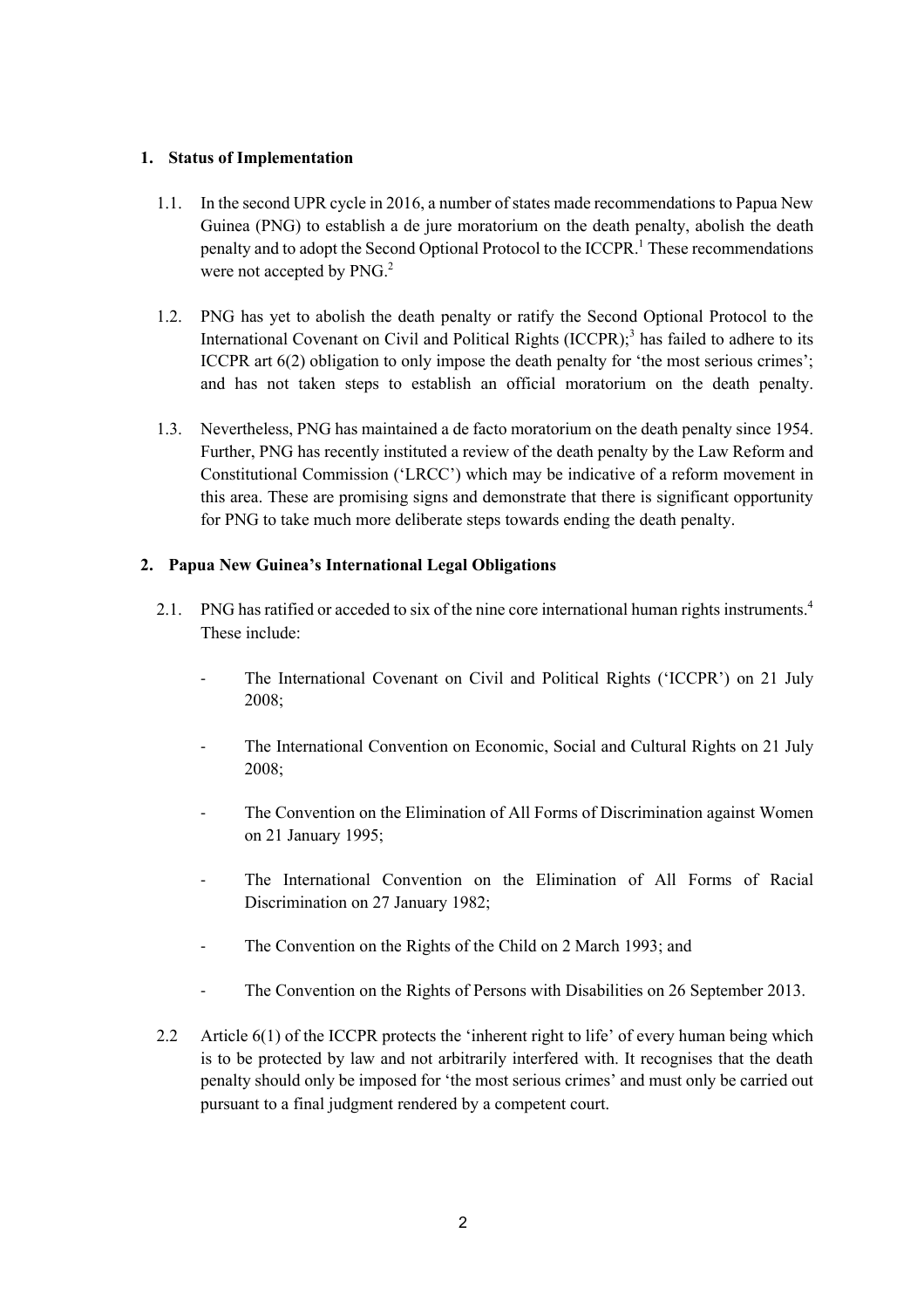- 2.3 ICCPR art 10 also provides that those deprived of their liberty shall be treated with humanity and respect for dignity and that the purpose of the penitentiary system is to reform and rehabilitate offenders.<sup>5</sup>
- 2.4 Fair trial rights are guaranteed by ICCPR art 14. These include the right to have a fair public trial by a competent court or tribunal,<sup>6</sup> the right to be presumed innocent until proven guilty,<sup>7</sup> the right to be informed promptly of the charges faced, $\delta$  to have access to defence, $\delta$ to be tried without delay,  $10$  and the right not to be compelled to confess guilt.<sup>11</sup>
- 2.5 PNG has not yet signed or acceded to the Second Optional Protocol to the ICCPR nor has PNG signed or acceded to the *Convention against Torture*. 12

# **3. Global Trend Towards Abolition of the Death Penalty**

- 3.1. At the most recent vote in the UNGA moratorium vote in December 2020,<sup>13</sup> PNG voted against the resolution.<sup>14</sup> PNG also voted against the resolution in  $2018<sup>15</sup>$  In this respect, PNG is currently part of a minority of States who take a more overtly retentionist position on the death penalty.
- 3.2. PNG has sought to defend its retentionist position in the context of the UNGA's moratorium resolution; adhering to the position that, 'under international law, the death penalty is not illegal' and asserting that '[t]he death penalty is an issue of the criminal justice system of sovereign independent states'.<sup>16</sup>
- 3.3. Opportunities remain for PNG to formally reflect de facto moratorium conditions by taking domestic and international steps to implement a de jure moratorium with a view to abolition in total.

# **4. Domestic Legal and Human Rights Frameworks**

4.1. There are a number of civil, political, social and economic frameworks which should put PNG in a strong position for the protection and development of domestic human rights.<sup>17</sup>

### *The Constitution*

- 4.2. The Constitution recognises a right to life but currently provides for an exception where the death penalty is prescribed by  $law$ <sup>18</sup> Section 36 of the Constitution also protects persons from 'inhuman treatment', including torture.<sup>19</sup>
- 4.3. Section 37 of the Constitution provides for fair trial rights, including the presumption of innocence and due process;<sup>20</sup> the right to legal representation;<sup>21</sup> the right to be informed promptly and comprehensively about the charges against them and the right to free interpretation services. $22$

#### *Appeal and Clemency Process*

4.4. Individuals sentenced to death in PNG have the right of appeal. The first avenue of appeal is to the Supreme Court of Papua New Guinea. An application for appeal must be submitted within 40 days of sentencing.<sup>23</sup> Section 152 of the Constitution provides for the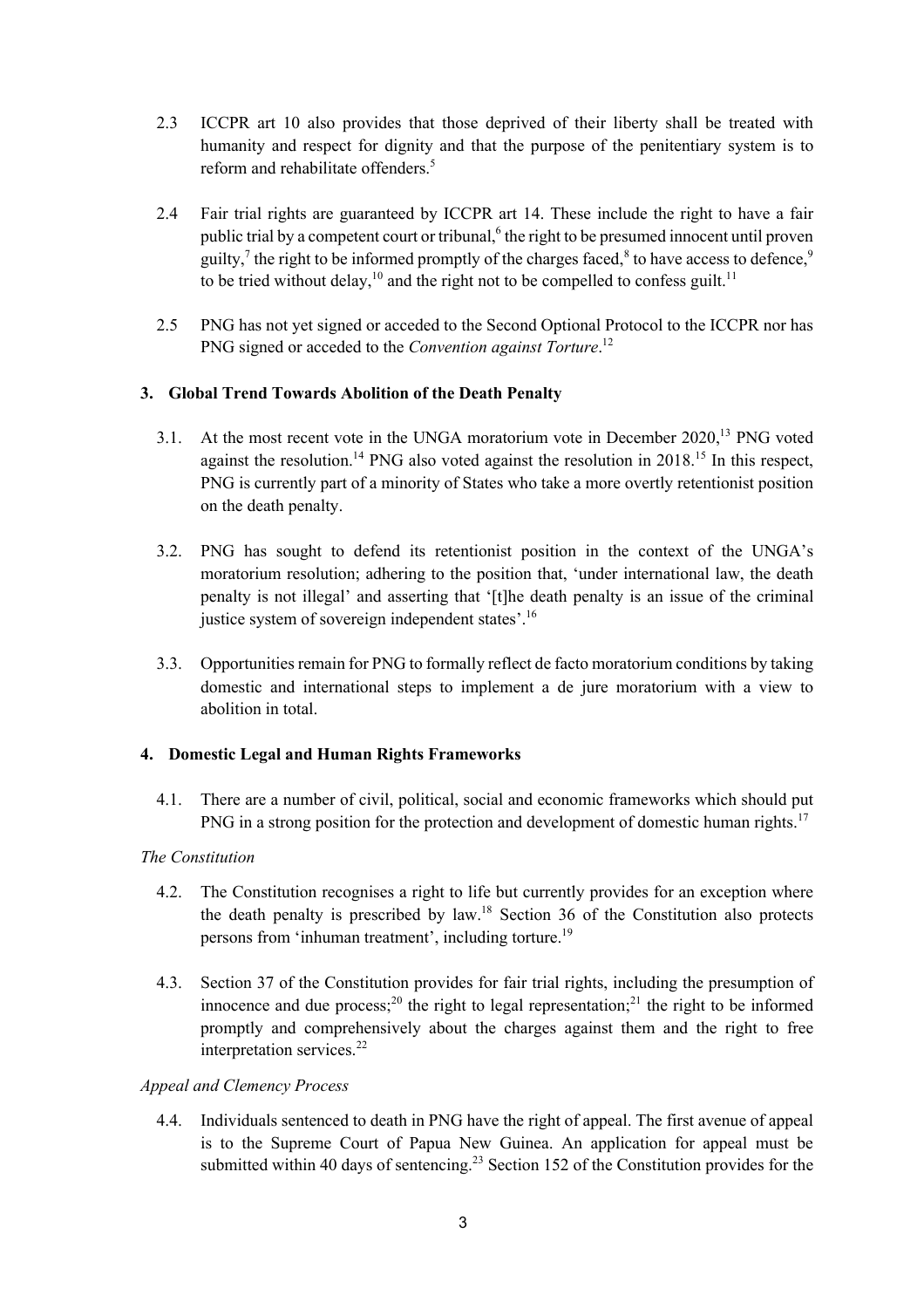creation of an Advisory Committee on the Power of Mercy.<sup>24</sup> The power of mercy is available to individuals on death row who have exhausted their final right of appeal.

- 4.5. In October 2017, Justice David Cannings of the National Court of Justice of PNG handed down his findings in an own-motion investigation into the human rights protections of individuals sentenced to death under  $s$  57 of the Constitution.<sup>25</sup> Justice Cannings found that the Advisory Committee on the Power of Mercy was 'defunct' because the executive government of PNG had failed to properly fund and staff the Committee so that it could carry out its work.<sup>26</sup> Justice Cannings ordered that the executive government facilitate appointments of members to the Committee by 1 January 2018 and ensure that all arrangements were made and steps taken so that the Committee could carry out its work. In finding that these failings 'created a gap in the criminal justice system ... [involving] a breach of the Constitution and an infringement of human rights,<sup> $27$ </sup> Justice Canning also ordered that there be an immediate stay on the imposition of the death penalty for those on death row (whether or not they had exhausted their final right of appeal).
- 4.6. On 23 October 2017, Justice Minister Davis Stevens stated that he would 'review whether the Committee is working or not working and why it is not working.'28 However, it remains unclear to what extent actions have been taken.
- *Office of the Public Solicitor of Papua New Guinea* 
	- 4.7. Where a Defendant is unable to afford counsel, they may engage the Office of the Public Solicitor of Papua New Guinea if they have been accused of a serious offense.<sup>29</sup> The Office of the Public Solicitor's mission is to 'create awareness of the role of the Public Solicitor of Papua New Guinea in the Justice System, and to encourage the policy that prevention is better than cure'.30
	- 4.8. The Ombudsman Commission has authority to visit prisons, however, it lacks the necessary resources to effectively monitor and investigate prison conditions.<sup>31</sup> The government has permitted visits by independent bodies such as the International Committee of the Red Cross and the Office of the United Nations High Commissioner for Human Rights.<sup>32</sup> Visits are not conducted systematically. Between 2018 and 2019, no visits were conducted by the Ombudsman Commission or any independent prison monitoring bodies. $33$

#### *National Human Rights Institution*

- 4.9. PNG does not have a national human rights institution. This raises concerns about the domestic implementation, protection and oversight of human rights in the country. A national human rights institution should be independent of government and given full powers and adequate resources to conduct own-motion investigations and inquiries, including in relation to the conditions of prisoners on death row.<sup>34</sup>
- 4.10. Implementation and institutional protection of human rights therefore remains a challenge for PNG.
- 4.11. The international community should prioritise working with PNG on capacity-building to ensure that domestic institutions and procedures, which are required to fully implement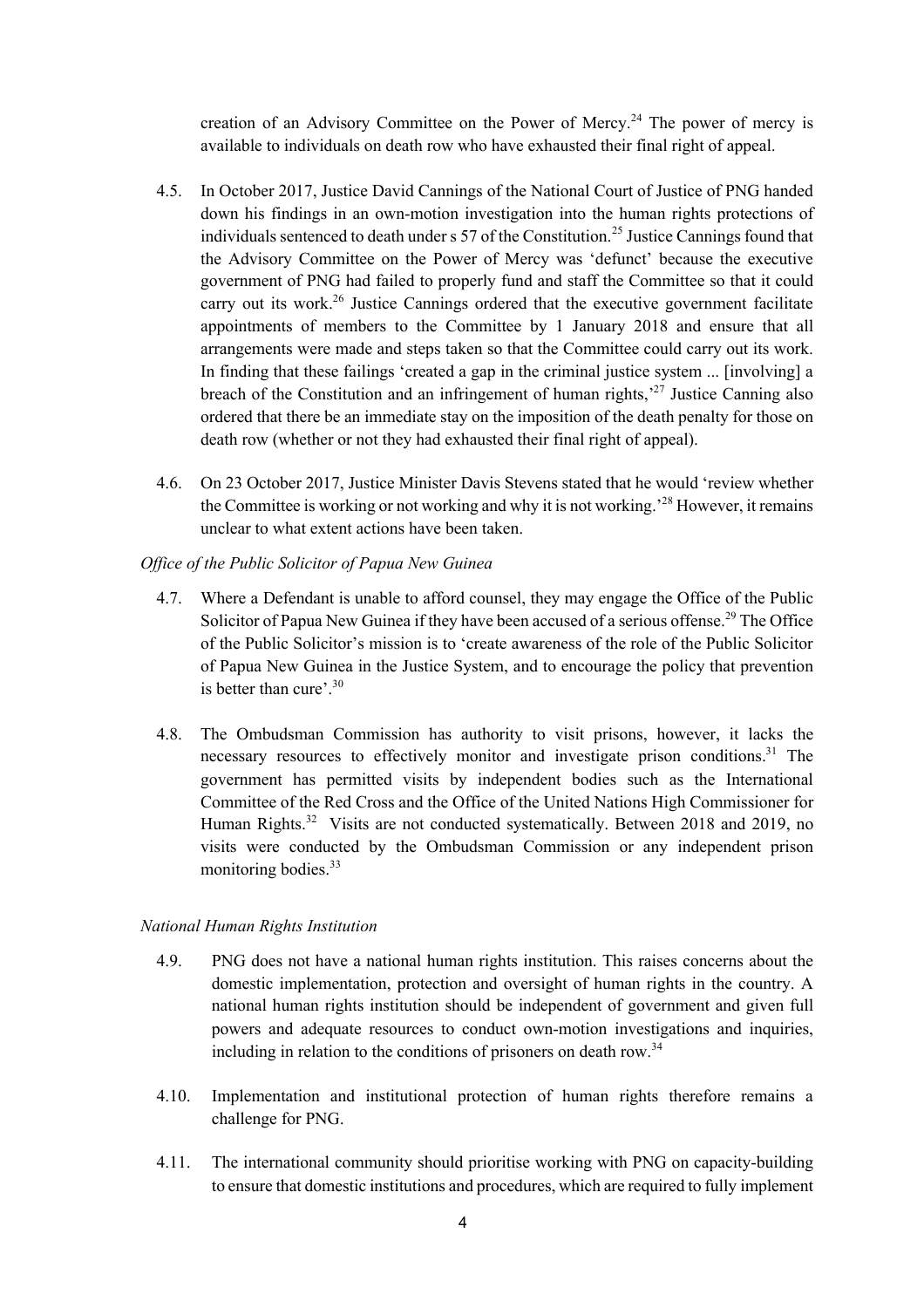human rights norms domestically, are in place. Although some institutions already exist, they have been noted to have significant weaknesses which hamper their ability to carry out their roles.35

### **5. The Death Penalty in PNG**

- 5.1. The death penalty was abolished while PNG was under administration by Australia in 1970 and the last execution took place in 1954. However, on 28 August 1991 PNG reintroduced capital punishment as an amendment to the *Criminal Code Act 1974* ('Criminal Code').<sup>36</sup>
- 5.2. In *Ume v State* the Supreme Court of PNG held that the death penalty may be imposed where an aggravated offence was committed and there are no mitigating factors or extenuating circumstances.<sup>37</sup>
- 5.3. In 2013, the Criminal Code was amended based on an increase in sorcery-related violent crimes, expanding the method by which executions could be carried out and the offences to which the death penalty may be applied (see table below).<sup>38</sup> Currently, in addition to the historically preferred method of hanging, the Criminal Code permits for lethal injection, medical asphyxiation, death by firing squad and electrocution.<sup>39</sup>

| Offence                                                        | Legislation          |
|----------------------------------------------------------------|----------------------|
| Wilful murder                                                  | Criminal Code s 299  |
| Wilful murder of a person on account of   Criminal Code s 299A |                      |
| accusation of sorcery*                                         |                      |
| Treason                                                        | Criminal Code s 37   |
| Attempted piracy with personal violence                        | Criminal Code s 82   |
| Aggravated rape*                                               | Criminal Code s 347C |
| Robbery*                                                       | Criminal Code s 386  |

*Table 1. Offences punishable with the death penalty*

\*added by Criminal Code (Amendment) Act (No. 6) 2013

- 5.4. Human Rights Watch reported that there were 16 people on death row in July 2019.<sup>40</sup> At the end of the same year, Amnesty International's Deaths and Executions Report recorded that 20 people were on death row in Papua New Guinea, and that ten of those death sentences were 'final.<sup>41</sup> The Lowy Institute affirmed that as at December 2020 between 16 to 20 people have been on death row in PNG for more than a decade awaiting execution.<sup>42</sup> In 2021, *The National* newspaper reported there were 12 prisoners on death row.43
- 5.5. Exact figures on the number of executions before 1954 are not available, although at least 67 people were executed by hanging under the Australian, British and German colonial administrations of PNG between the two world wars.<sup>44</sup>l
- 5.6. In 2019, Prime Minister James Marape threatened to employ the death penalty against the perpetrators of a massacre in the Munima and Karida villages in the country's Hela province.45 Moreover, in 2020, Attorney-General and Justice Minister Davis Steven stated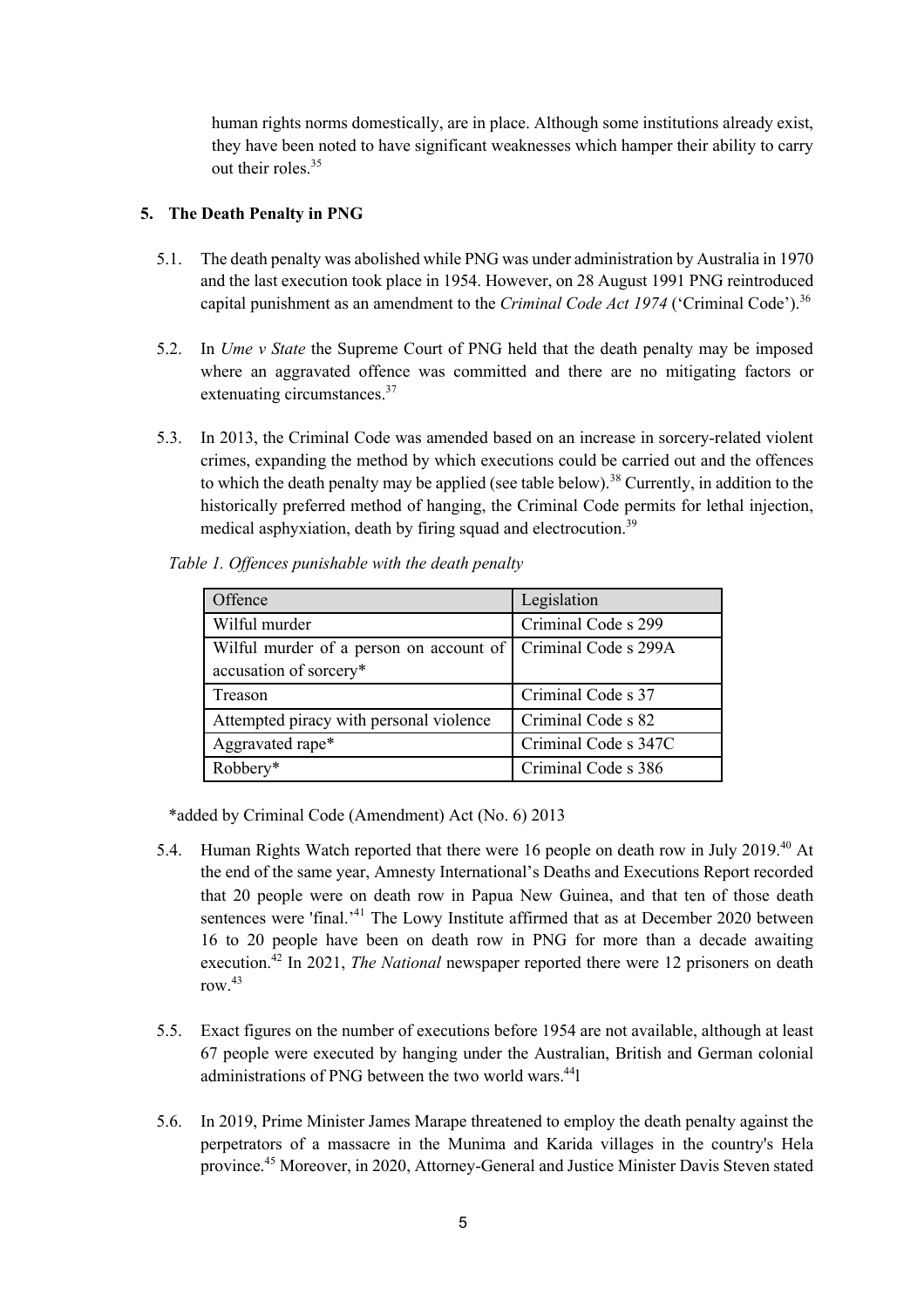that 'those who have already [been sentenced to death] would be subjected to the court order and court orders are to be complied with.' Stevens went on to say, '[e]xecuting the death penalty is not an option, it has to happen.<sup>46</sup> However, no executions have occurred, nor has there been any subsequent formal announcement.

5.7. In February 2020, it was announced that the Constitutional and Law Reform Commission (CLRC) would conduct a nationwide survey to 'gauge the views of citizens on whether the death penalty should remain a part of the laws of the country.<sup>47</sup> The results of this survey do not appear to have been reported.

### **6. Treatment of Prisoners**

- 6.1. A number of issues have been identified in prisons in PNG, and overall conditions are poor.<sup>48</sup> Particular issues include:<sup>49</sup>
	- Serious underfunding;
	- Food shortages;
	- Inadequate medical facilities; and
	- Overcrowding in some detention facilities, which is exacerbated by infrequent court sessions, slow police investigations and bail restrictions for certain crimes.

#### *Minimum Standards for the Treatment of Prisoners*

- 6.2. The United Nations Standard Minimum Rules for the Treatment of Prisoners ('Mandela Rules') are universally acknowledged as the minimum standard for the treatment of prisoners and provide guidance on best practice for their treatment and the management of penal institutions.50
- 6.3. Pursuant to the Mandela Rules, prisoners are to be treated 'with the respect due to their inherent dignity and value as human beings'.<sup>51</sup> Prisoners must not be subjected to, and must be protected from, torture and other cruel, inhumane or degrading treatment or punishment.<sup>52</sup>
- 6.4. The Mandela Rules make clear that different categories of prisoners shall be separated on account of their sex, age, criminal record, the reason for their detention and any other necessity of their treatment. Therefore, young prisoners should be kept separate from adults. $53$
- 6.5. The Mandela Rules set out that accommodation provided for the use of prisoners shall meet the requirements of health with regard being had to climate conditions, minimum floor space, lighting, heating and ventilation.<sup>54</sup>

#### *Treatment of Individuals in Prison*

6.6. Court sessions are ad-hoc and police investigations are typically slow.<sup>55</sup> Consequently, prisons are overcrowded by a large proportion of pre-trial detainees.<sup>56</sup> Overcrowding has resulted in outbreaks of disease and poor health outcomes across the prison system.<sup>57</sup>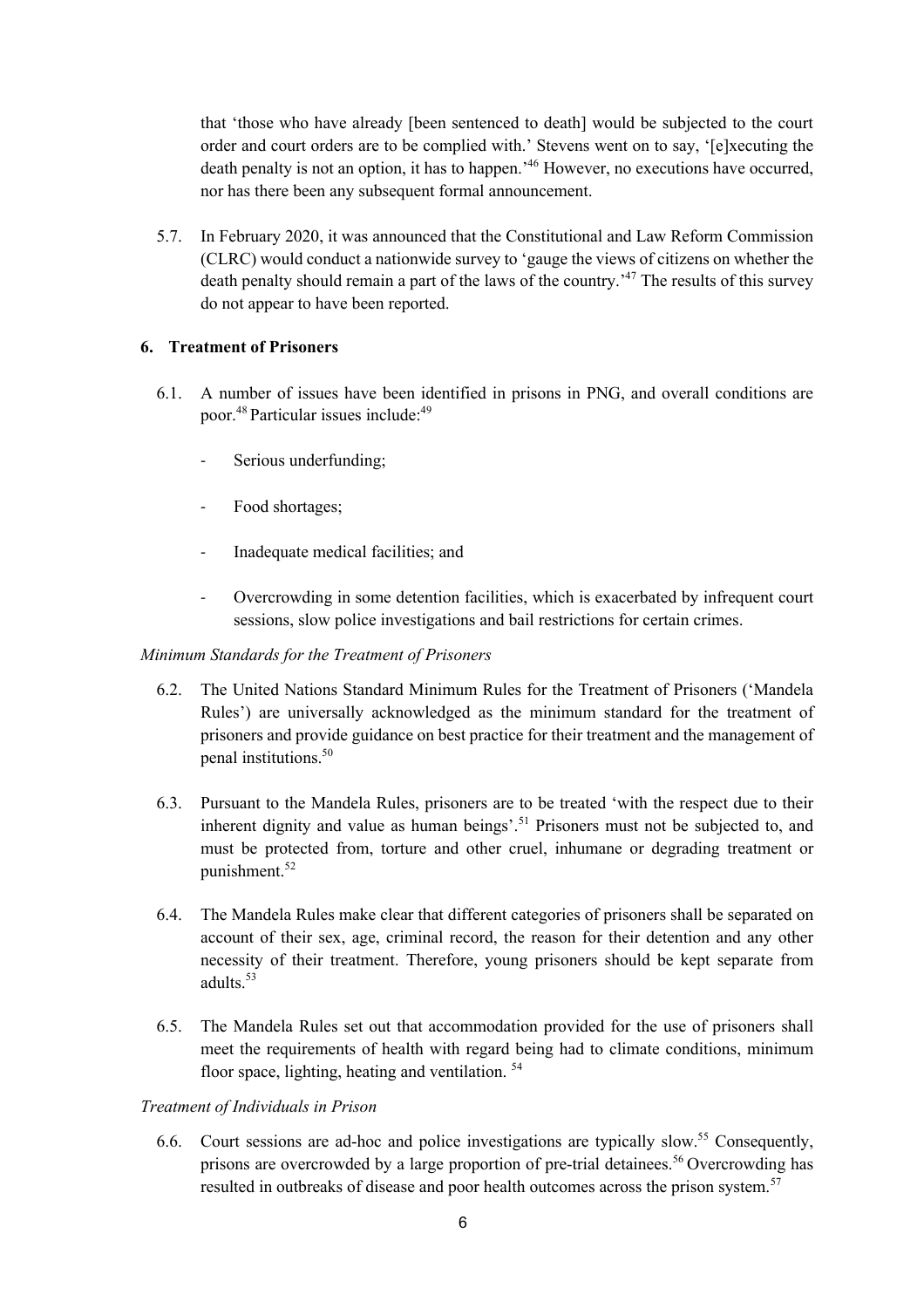- 6.7. The treatment of juvenile offenders is problematic. A lack of prison infrastructure has meant authorities resort to routinely holding juveniles in adult police detention cells.<sup>58</sup> Juveniles are often vulnerable to assault by adult detainees.<sup>59</sup>
- 6.8. Reports indicate poor sanitation, lighting and ventilation in addition to insufficient rations.<sup>60</sup> Reports consistently state that prison conditions are 'unfit for human habitation'.<sup>61</sup> Overcrowding and poor prison infrastructure means that contagious diseases cannot be contained adequately. <sup>62</sup>

### *Disproportionately High Risk of HIV transmission*

6.9. PNG has the highest Human Immunodeficiency Virus (HIV) incidence and prevalence in the Pacific region. In particular, risk of HIV transmission in prisons is widespread.<sup>63</sup> HIV testing capacity is limited. Supervision of inmates is also limited given understaffing and overcrowding.64 Correctional Services do not make condoms available and consistently reiterate that they are not to be made available to inmates in corrective institutions.<sup>65</sup>

### *Juvenile Population*

- 6.10. Article 37 of the *Convention on the Rights of the Child* ('CROC') prohibits the execution of individuals under the age of 18.<sup>66</sup> PNG does not have any specific constitutional or legal protections to guarantee that juvenile offenders will not be at risk of execution.
- 6.11. The purpose of the *Juvenile Courts Act 1991* (PNG) ('JCA') is to establish a separate justice system for juvenile offenders using juvenile courts based on contemporary international juvenile justice and restorative justice principles and practices.<sup>67</sup> The JCA establishes the Office of Director – Juvenile Court Services which appoints Juvenile Court Officers.<sup>68</sup> However, the JCA does not provide any safeguards against a death sentence.

# *LGBTQI+*

6.12. Currently, male same-sex sexual activity is illegal.<sup>69</sup> There is little reporting on the experiences of LGBTQI+ members in prisons. However, their inherent vulnerability within the broader community renders these individuals at risk within the prison system. This is compounded by the overcrowding which results in a failure to segregate vulnerable prisoners from others.

#### **7. Recommendations**

- 7.1. This stakeholder report suggests the following recommendations for the Government of Papua New Guinea:
	- Work with the international community to enable capacity-building for further compliance with and enforcement of human rights norms within PNG.
	- Take immediate steps to publish official, reliable and regularly updated statistics on the number of individuals on death row and take further steps to open prisons for independent monitoring investigations, through properly funding the Ombudsman Commission.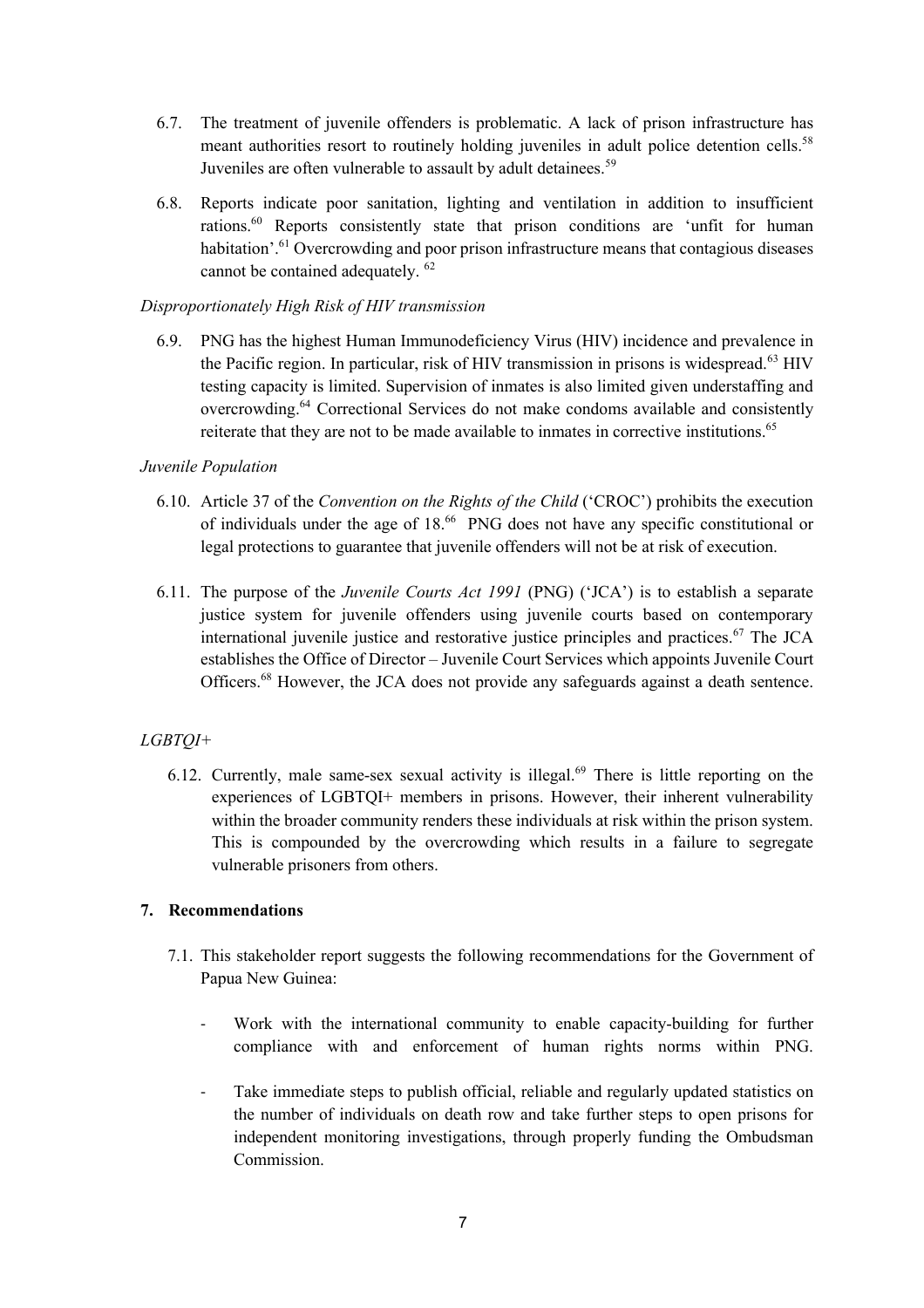- Take steps to respect, protect and fulfil the human rights of individuals detained in prisons and detention facilities, including by ensuring adequate protection for members of minority and vulnerable groups within the prison population.
- Take further concrete steps towards establishing a national human rights institution in accordance with the Paris Principles, with a view to having established a national human rights institution before the next UPR cycle.
- Take legislative steps to ensure that only 'the most serious crimes' are subject to the imposition of the death penalty.
- Take legislative steps to abolish the death penalty for all crimes under PNG law.
- Establish an official moratorium on the imposition of the death penalty.
- Vote in favour of the next UNGA resolution calling for a moratorium on the imposition of the death penalty.
- Sign and ratify the Convention against Torture.
- Sign and ratify the Second Optional Protocol to the ICCPR.
- Abolish the death penalty before the next UPR cycle.
- Immediately commute all death sentences and take steps for the transfer of individuals on death row into the general prison population.

<sup>&</sup>lt;sup>1</sup> Recommendation 104.3 (Namibia); Recommendation 104.4 (Montenegro, Portugal); Recommendation 104.80 (France); Recommendation 104.81 (New Zealand); Recommendation

<sup>104.82 (</sup>Panama); Recommendation 104.83 (Norway); Recommendation 104.84 (Philippines); Recommendation 104.85 (Portugal); Recommendation 104.86 (Spain);

Recommendation 104.87 (Turkey); Recommendation 104.88 (Norway); Recommendation 104.89 (Australia); Recommendation 104.90 (Holy See); Recommendation 104.91 (Italy).

 $2$  United Nations Office of the High Commissioner for Human Rights, 'Papua New Guinea Thematic List of Recommendations', *Universal Periodic Review – Papua New Guinea* (document) <https://www.ohchr.org/EN/HRBodies/UPR/Pages/PGIndex.aspx>.

<sup>3</sup> *International Covenant on Civil and Political Rights*, opened for signature 16 December 1966, 999 UNTS 171 (entered into force 27 March 1976) ('ICCPR').

<sup>4</sup> United Nations Human Rights Office of the High Commissioner, 'The Core International Human Rights Instruments and their Monitoring Bodies' (2021)

<sup>&</sup>lt;https://tbinternet.ohchr.org/\_layouts/15/TreatyBodyExternal/Treaty.aspx?CountryID=134&Lang=E  $N$  $>$ .

 $<sup>5</sup>$  Ibid art 10(1), (3).</sup>

 $6$  ICCPR (n 1) art 14(1).

 $<sup>7</sup>$  Ibid art 14(2).</sup>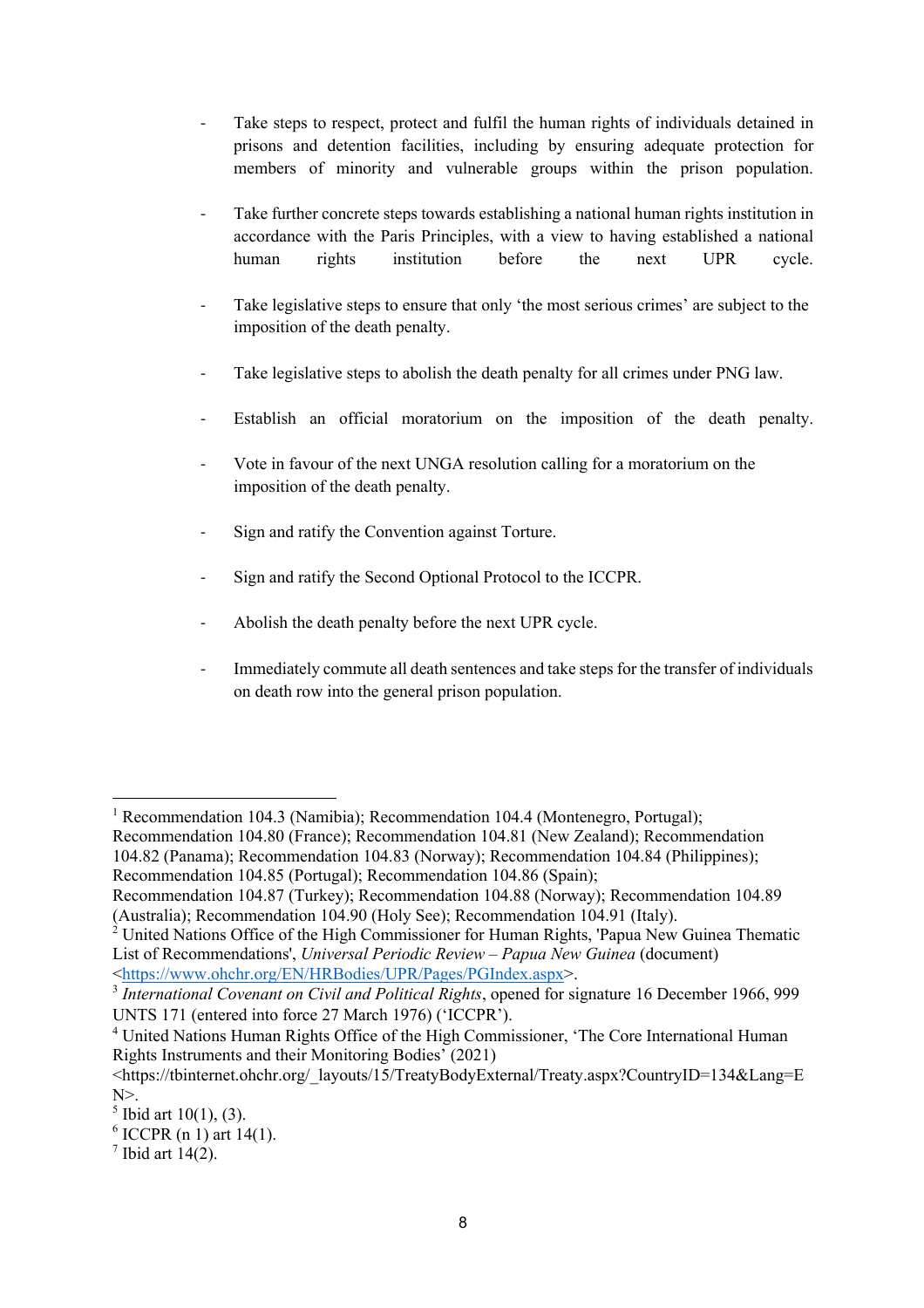<sup>12</sup> Convention against Torture and Other Cruel, Inhuman or Degrading Treatment or Punishment, opened for signature 10 December 1984, 1465 UNTS 85 (entered into force 26 June 1987).

<sup>13</sup> Moratorium on the Use of the Death Penalty, GA Res 75/183, UN Doc A/RES/75/183 (16 December 2020).

<sup>14</sup> United Nations, 'Moratorium on the Use of the Death Penalty', *United Nations Digital Library* (2020) <https://digitallibrary.un.org/record/3894866?ln=en>.

<sup>15</sup> United Nations, 'Moratorium on the Use of the Death Penalty', *United Nations Digital Library* (2018) <https://digitallibrary.un.org/record/1656169?ln=en>.

<sup>16</sup> Record of Proceedings of the 65th Plenary Meeting, 72st sess, UN GAOR UN Doc A/71/PV/65 (19 December 2016) 31.

<sup>17</sup> Human Rights Council, *Report of the Special Rapporteur on Extrajudicial, Summary or Arbitrary Executions,* 29th sess, UN Doc A/HRC/29/37/Add.1 (30 March 2015) ('2015 Special Rapporteur Report'), para 8.

<sup>18</sup> Ibid s  $35(1)(a)$ .

- <sup>19</sup> Ibid s 36.
- $20$  Ibid s 37(4)(a).
- <sup>21</sup> Ibid s  $37(4)(e)$ .
- $22$  Ibid s  $37(4)(b)$ .
- <sup>23</sup> *Supreme Court Act 1975* (Papua New Guinea) s 17.
- <sup>24</sup> Constitution (n 28) s 152.

<sup>25</sup> *In Re: Enforcement of Basic Rights under Section 57 of the Constitution of the Independent State of Papua New Guinea* [2017] PGNC 266 ('*In Re: enforcement of Basic Rights*').

 $26$  Ibid [63].

<sup>27</sup> *In Re: Enforcement of Basic Rights* (n 36) [64].

<sup>28</sup> Christopher Yowat, 'Power of Mercy committee to act,' *The National* (23 October 2017)

<https://www.thenational.com.pg/power-mercy-committee-act/>.

<sup>29</sup> Papa New Guinea News, 'A Better, More Livable City of Port Moresby and Country Awaits us When We Give Up Violence (23 November 2020) <https://news.pngfacts.com/2020/11/a-better-morelivable-city-and-country.html>.

<sup>30</sup> Office of the Public Solicitor of Papua New Guinea, Facebook About Page, N.D., viewed 4 March 2021, < https://www.facebook.com/pubsolpng/about/ >

<sup>31</sup> United States of America, State Department, *Papua New Guinea Human Rights Report* ('Papua New Guinea Human Rights Report') (2019), 2.

 $32$  Ibid.

<sup>33</sup> Ibid.

<sup>34</sup> See, *Paris Principles Relating to the Status of National Institutions (The Paris Principles)*, GA Res 48/135, 48th sess, UN Doc A/RES/48/134 (4 March 1994).

<sup>35</sup> 2015 Special Rapporteur Report (n 27) para 11.

<sup>36</sup> *Act No. 25 of 1991* (Papua New Guinea) s 2.

<sup>37</sup> [2006] SC 836 [74]-[75].

<sup>38</sup> *Criminal Code (Amendment) Act (No. 6) 2013* (Papua New Guinea).

<sup>39</sup> *Criminal Code Act 1974* (Papua New Guinea) s 614.

<sup>40</sup> Stephanie McLennan, 'Papua New Guinea Massacre Doesn't Justify Death Penalty' (11 July 2019) <https://www.hrw.org/news/2019/07/11/papua-new-guinea-massacre-doesnt-justify-death-penalty>.

<sup>41</sup> Amnesty International (2019), 'Death Sentences and Executions Report 2019,' (2019) 29 <

https://www.amnesty.org/download/Documents/ACT5018472020ENGLISH.PDF>.

 $42 \text{ Moses Sakai}$ , 'PNG and the politics of the death penalty,' 11 Dec 2020,

<https://www.lowyinstitute.org/the-interpreter/png-and-politics-death-penalty>.

 $8$  Ibid art  $14(3)(a)$ .

<sup>&</sup>lt;sup>9</sup> Ibid art  $14(3)(b)$ .

<sup>&</sup>lt;sup>10</sup> Ibid art  $14(3)(c)$ .

<sup>&</sup>lt;sup>11</sup> Ibid art  $14(3)(g)$ .